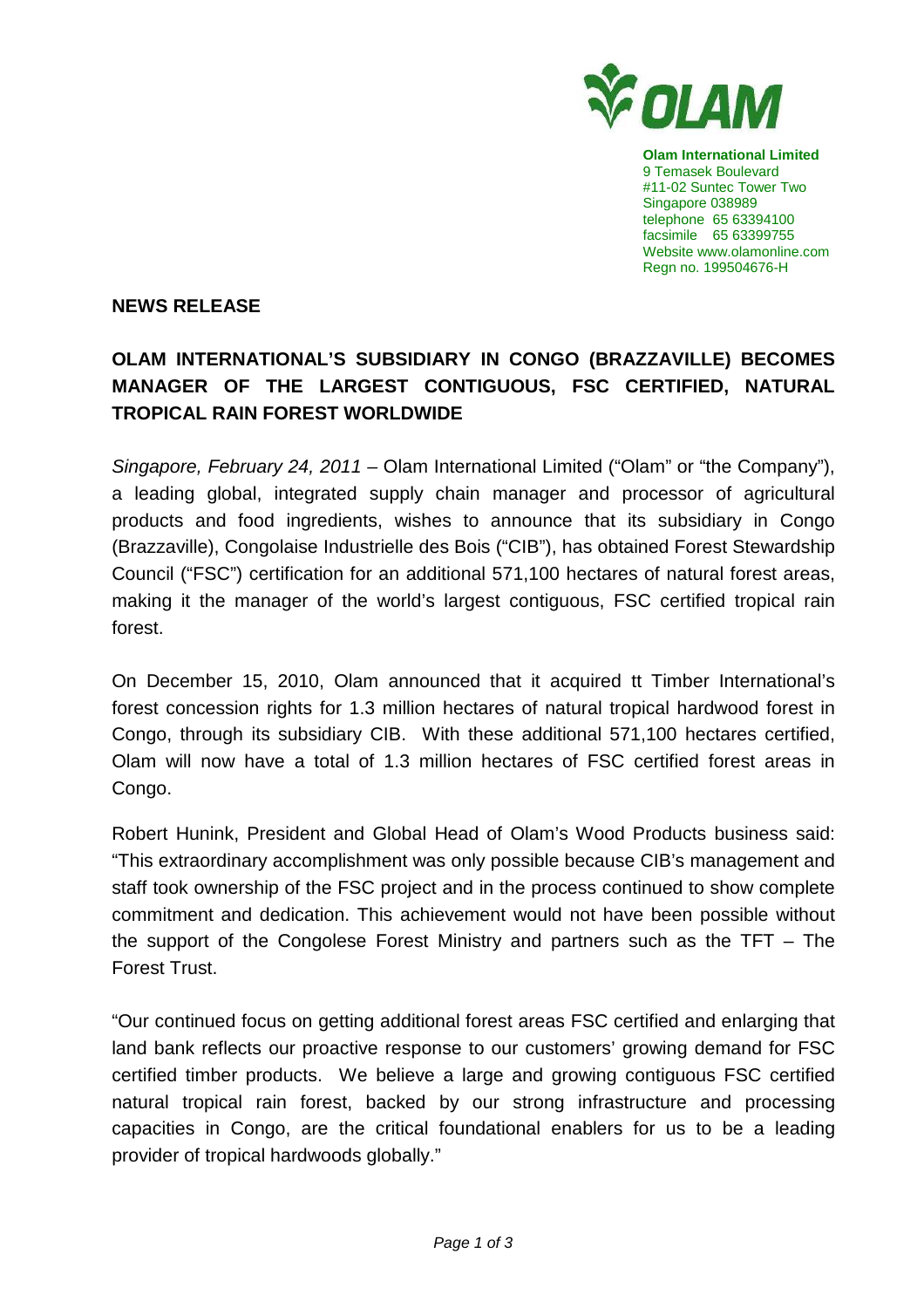

FSC certification provides a credible link between responsible production and consumption of forest products, enabling consumers and businesses to make purchasing decisions that benefit people and the environment as well as providing incremental business value.

. . . . .